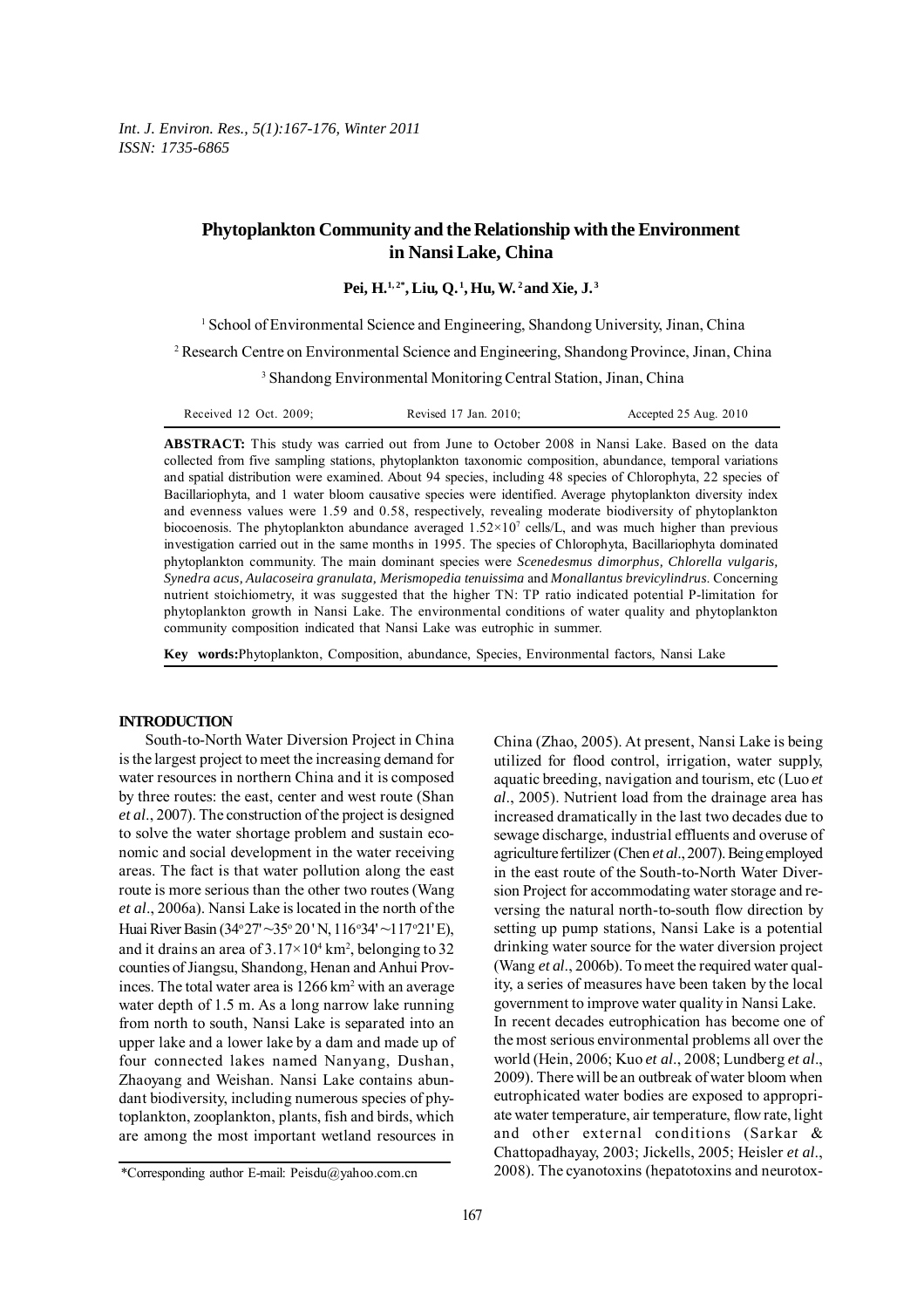ins) produced by bloom-forming cyanobacteria have been the cause of human and animal health hazards and even death (Sangolkar *et al.*, 2009). Lake eutrophication problems have received considerable attention in China, especially because they relate to the quality of drinking water. As the largest freshwater lake in northern China and the channel of South-to-North Water Diversion Project, the trophic state, phytoplankton species composition and abundance, and the possibility of the outbreak of water bloom have raised serious concern.

Investigations of phytoplankton are an important aspect in studying water quality and eutrophication of shallow lakes (Maria, 1993; Ptacnik *et al*., 2008). Phytoplankton community composition responds sensitively to changes in water quality, making phytoplankton a useful biological quality parameter for lake monitoring (Reynolds, 1980). It would be better to analyze the basic information of the phytoplankton in order to improve water quality and prevent the occurrence of water bloom (O'Farrell *et al*., 2002; Webber *et al*., 2005). The spatial distributions of phytoplankton, species composition and biomass in Nansi Lake have not been studied intensively for the last 20 years. Liu *et al*. (1997) found that the species of Euglenophyta were dominant and Shuai *et al*. (2006) indicated that *Merismopdia*

*glauca* was preponderant in phytoplankton community on May 2002. Both of these earlier studies sampled only once and not much attention has been paid on the spatial distribution and temporal variations.

The main objectives of this paper are to describe the phytoplankton community composition, species diversity and evenness, the spatial distribution and temporal variations in abundance, dominant species, and to characterize the relationship between phytoplankton and environmental factors in Nansi Lake.

#### **MATERIALS & METHODS**

This study was carried out from June to October 2008 and the samples were collected monthly from five sampling stations (S1, S2, S3, S4 and S5), which are the national control monitoring sections. Nansi Lake and the sampling stations are shown in Fig.1. Stations S1 and S2 were located in Nanyang Lake and Dushan Lake, both of which belong to the upper lake. Station S3 was located near the dam which divides Nansi Lake into an upper lake and a lower lake. S4 and S5 were located in Zhaoyang Lake and Weishan Lake, both of which belong to the lower lake. According to the water depth, water samples were collected with a Ruttner water sampler (Hydrobios, Germany, 1000mL) at the depth of 0.5 m below the surface. The samples were kept cool and dark



**Fig. 1. Location of sampling stations in Nansi Lake**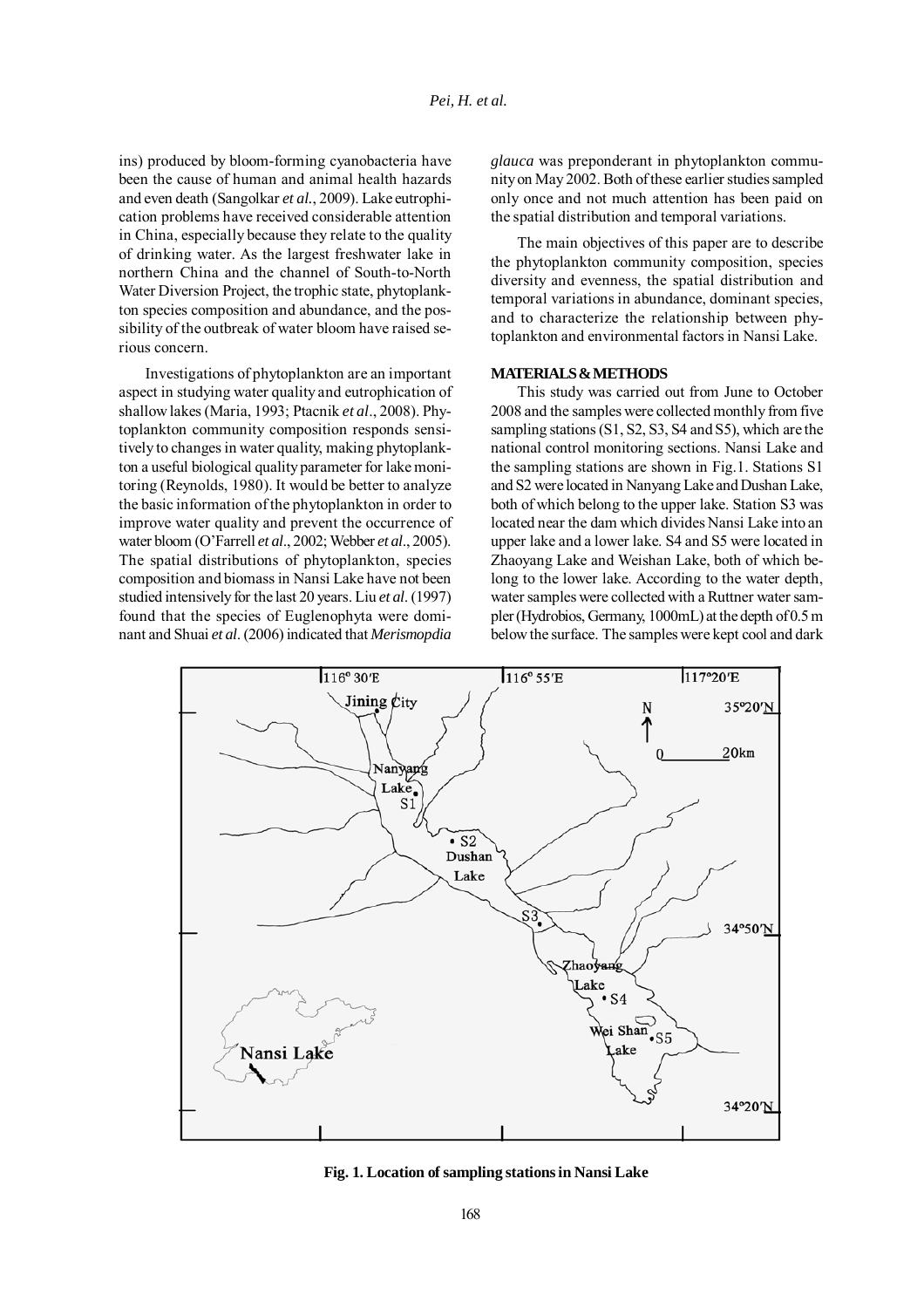and carried to laboratory for analysis.

The physical and chemical parameters such as water temperature, pH, transparency and dissolved oxygen (DO) were determined using in situ instruments with a thermometer (TES1316, Shanghai Precision Instruments Co., China), portable acidity meter (PH-HJ90 MODELB, Aerospace Computer Company, China), Secchi disk (20 cm), portable dissolved oxygen meter (YSI59, YSI Corporation in China, China), respectively. Total phosphorus (TP) and total nitrogen (TN) were determined by the methods of molybdate blue procedure and persulfate oxidation spectrometry (EPAC, 2002). As a photosynthetic pigment present in all species of phytoplankton, chlorophyll *a* is a reliable and commonly used proxy for total phytoplankton biomass (Gregor & Maršálek, 2004). For chlorophyll *a*, 250 or 500mL of water samples was filtered immediately after collecting through acetic cellulose filters of 0.45 µm pore size. The materials left in the filters were extracted with acetone (90%  $V/V$ ) in the dark for  $6 \sim 8$  h at 4°C. The extracting solution was measured by a spectrophotometer (UV-2450, SHIMADZU, Japan) and the concentration of chlorophyll *a* was calculated by the standard method (EPAC, 2002).

A sedimentation method was used for counting and species identification. The phytoplankton samples were kept in brown glass bottles of 1000mL immediately preserved by adding 15mL of Lugol's iodine solution and stored at  $4^{\circ}$ C. To optimize the counting process, the samples preserved in Lugol's solution were checked for high densities of phytoplankton, and the subsamples of water were settled 48h for enumeration using microscope technique (CX31, OLYMPUS, Japan) (EPAC, 2002). The supernatant was siphoned off, resulting in a  $25-100\times$  concentration of the sample. In total, a volume of 10-40mL of the sample was investigated for analysis, according to total phytoplankton abundance.

The species diversity and evenness were accounted according to Shannon and Pielou (Shannon *&* Wiener, 1949; Pielou, 1966). The biological diversity (H') and evenness (J) were calculated according to the following equations:

$$
H' = -\sum_{i=1}^{S} P_i \log_2 P_i \qquad (1)
$$
  

$$
P_i = N_i / N \qquad (2)
$$
  

$$
J = H' / \log_2 S \qquad (3)
$$

where  $N_i$  is respective abundance of the phytoplankton species; N is total individual abundance; S is total species. The number of species evaluated was based on the sum of all species observed in the sample. Relationships between environmental factors and phytoplankton abundance, diversity indices and evenness were estimated by simple linear correlation analysis (SPSS 13). All calculations were performed for  $n = 25$ observations.

## **RESULTS & DISCUSSION**

Water temperature ranged from 17.0°C in October to 27.8°C in August, varying significantly with time, but not with station. Horizontal differences in water temperature ranging from 0.0 to 1.5°C can be explained by the synoptic conditions at different sampling stations, but not by the large distance from south to north in Nansi Lake. The lake water was weak alkaline as the pH ranging from 7.20 to 7.89. DO concentrations varied indistinctively with time and ranged from 4.8 to 9.6 mg/L with an average of 7.70 mg/L. The maximal concentration was monitored at station S1 in August and the minimal at station S5 in October. Water transparency maintained at low level ranging from 40 to 65cm (Fig. 2a). The TN and TP concentrations changed monthly with a range of 0.34 to 9.48 mg/L (Fig. 2b), 48 to 715 µg /L (Fig. 2c), respectively. The chlorophyll a concentrations (Fig. 2d) ranged from 2.55 to 158.36µg/ L and fluctuated with high values in June and August and low values in other months. The highest concentrations of DO, TN, TP, and chlorophyll *a* were detected simultaneously at station S1 in August.

A total number of 7 phyla, 46 genera, 94 species were identified in the phytoplankton community. The total number was composed by 48 species of Chlorophyta, 22 species of Bacillariophyta, 17 species of Cyanophyta, 3 species of Euglenophyta, 2 species of Cryptophyta, 1 species of Xanthophyta, 1 species of Pyrrophyta (Table 1). Chlorophyta was the most important group in terms of species number (51.06%), followed by Bacillariophyta (23.40%), Cyanophyta (18.09%), and by the others 7.45%. The ratio of Chlorophyta species number to the total number of phytoplankton species observed in all samples had a range of 40.9% to 57.9%, with an average of 48.5%.

The species number detected at 5 monitoring stations ranged from 55 to 65 (Fig. 3) by each month. The species numbers of Chlorophyta were always abundant, and there was a peak in temporal distributions, which was similar to that of total species number. In August, the species number of Chlorophyta, Bacillariophyta and Cyanophyta were 32, 15 and 11, respectively.The species of Chlorophyta, Bacillariophyta and Cyanophyta were the most abundant phytoplankton communities in Nansi Lake.

The phytoplankton abundance in Nansi Lake exhibited distinct differences by each station. The aver-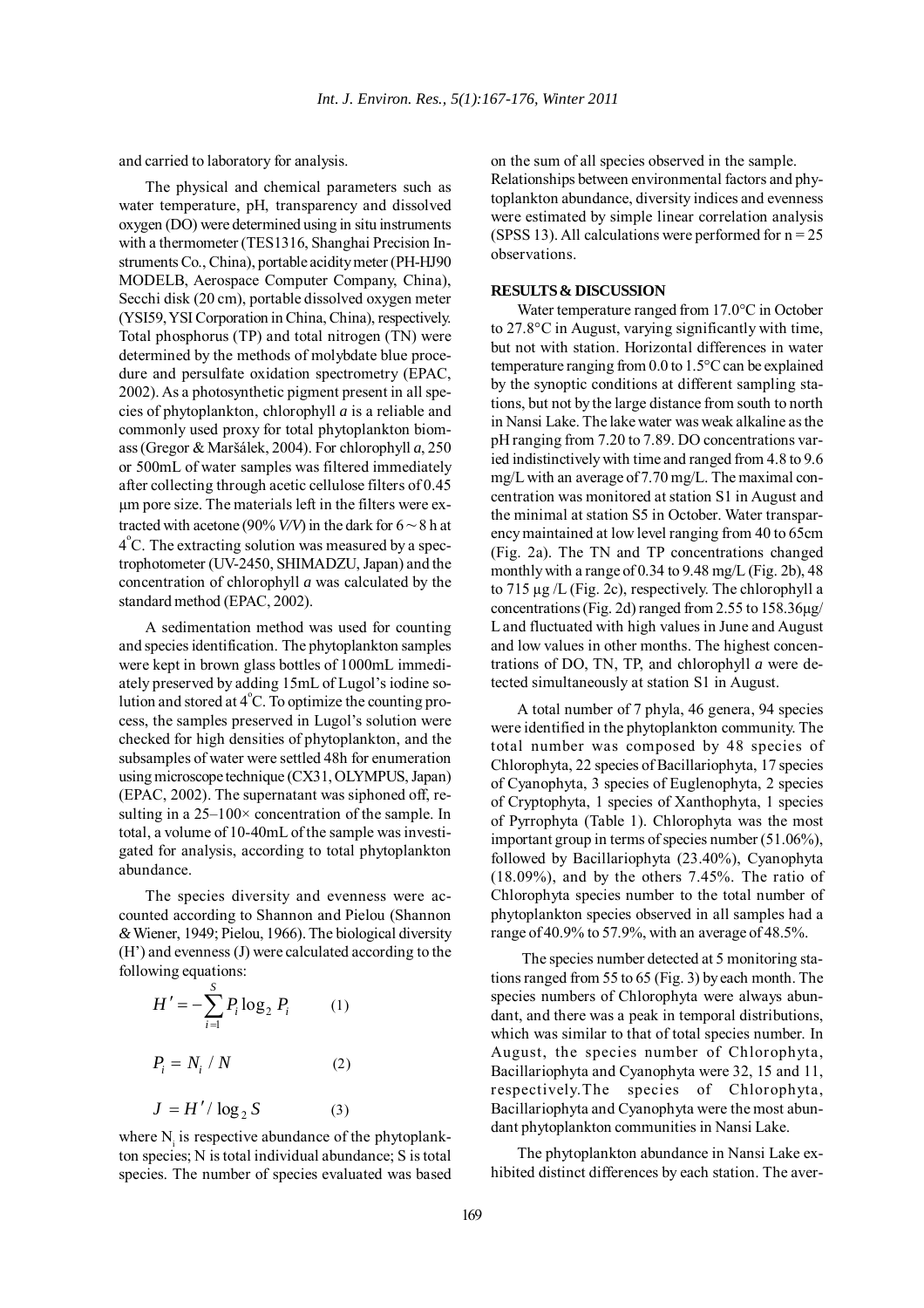

**Fig. 2. Temporal variations of Water transparency (a), TN (b), TP (c) and Chlorophyll** *a* **(d) from June to October in 2008**

age phytoplankton abundance was  $1.52 \times 10^7$  cells/L, with a range of  $1.33 \times 10^6$ -5.50 $\times 10^7$  cells/L (Fig. 4). The maximum abundance appeared at the station S1 in August and the station S5 had a minimum abundance in October, which was lower than one tenth of the highest record. A peak in abundance occurred in August at all monitoring sections, with an average of  $3.16 \times 10^7$  cells/L. As a whole, phytoplankton abundance decreased in a downstream direction. The average phytoplankton abundance in upper lake (stations S1 and S2) was  $1.97 \times 10^7$  cells/L which was higher than lower lake (stations S4 and S5), with an average of  $1.03\times10^7$  cells/L.

Diversity indices calculated for Nansi Lake were performed on cell abundance. The diversity indices varied from 0.70 to 2.31, and evenness from 0.19 to 0.83 (Fig. 5). The results showed an average diversity index and evenness of 1.59 and 0.58, respectively. The highest diversity index was recorded at station S3 in June and the lowest registered at station S1 with a lower evenness in September. The phytoplankton diversity indices took on relatively higher values (>2.0) and the distribution of phytoplankton species was even in different regions in June and July. The lower diversity indices values mainly appeared in August, September and October, with distinct differences between sampling stations.

Fig. 6 shows the species abundance ranked top three among all the species from June to October. These dominant species were selected according to total abundance of all sampling stations. The principal phytoplankton species were *Chlorella vulgaris, Scenedesmus dimorphus, Synedra acus, Aulacoseira granulata, Merismopedia tenuissima, Monallantus brevicylindrus,* and *Navicula simplex*. The proportion of each dominant specie's abundance accounted for total phytoplankton abundance ranged from 6.5% to 36.0%. *Scenedesmus dimorphus* was abundant and



**Fig. 3. Temporal variations of phytoplankton species in Nansi Lake**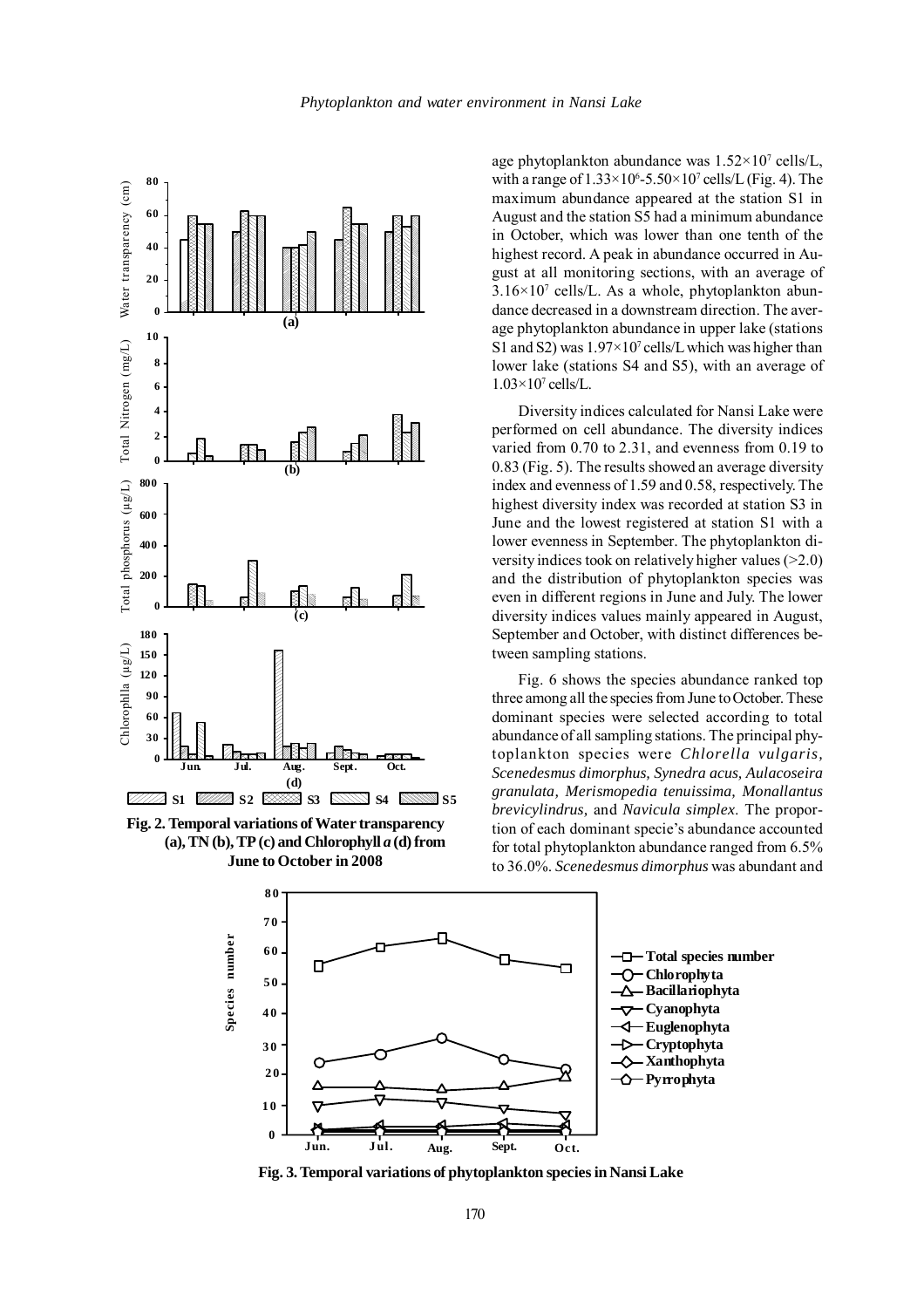| Phyla           | Genera              | <b>Species</b>                                                                             |
|-----------------|---------------------|--------------------------------------------------------------------------------------------|
| Chlorophyta     | Actinastrum         | A. hantzschü                                                                               |
|                 | Ankistrodesmus      | A. acicularis, A. angustus, A. falcatus, A. falcatus var. mirabilis                        |
|                 | Aste rococcus       | A. superbus                                                                                |
|                 | Characium           | C. limneticum                                                                              |
|                 | Chlamydomonas       | C. microsphaera, C. simplex                                                                |
|                 | Chlorella           | C. ellipsoidea, C. pyrenoidosa, C. vulgaris                                                |
|                 | Coelastrum          | C. microporum                                                                              |
|                 | Cosmarium           | C. obtusatum                                                                               |
|                 | Crucigenia          | C. quadrata, C. tertrapedia                                                                |
|                 | <b>Gloe</b> ocystis | G ampla                                                                                    |
|                 | Micractinium        | M. pussillum                                                                               |
|                 | Microspora          | M. stagnorum                                                                               |
|                 | Pediastrum          | P. boryanum, P. duplex, P. duplex var. gracillimum                                         |
|                 | Planktosphaeria     | P. gelotinosa                                                                              |
|                 | Scenede smus        | S. acuminatus, S. denticulatus, S. dimorphus, S. javaensis, S. obliquus, S.<br>quadricauda |
|                 | Schroederia         | S. mizschioides, S. robusta, S. setigera, S. spiralis                                      |
|                 | Selenastrum         | S. bibraianum, S. westii                                                                   |
|                 | Sphae rocystis      | S. schroeteri                                                                              |
|                 | Tetraëdron          | T. caudatum, T. trigonum, T. trilobulatum, T. tumidulum                                    |
|                 | Tetrastrum          | T. staurogeniae forme                                                                      |
|                 | <b>Ulothrix</b>     | U. aequalis, U. implexa, U. moniliformis, U. oscillarina, U. variabilis                    |
|                 | Westella            | W. botryoides                                                                              |
|                 | Westellopsis        | W. linearis                                                                                |
| Bacillariophyta | Aste rionella       | A, formosa                                                                                 |
|                 | Aulacoseira         | A. granulata, A. granulata var. angustissima                                               |
|                 | Cyclotella          | C. bodanica, C. comta, C. meneghiniana, C. stelligera                                      |
|                 | Cymbella            | C. microcephala, C. tumida                                                                 |
|                 | Diatoma             | D. vulagare                                                                                |
|                 | Fragilaria          | F. brevistriata, F. capucina                                                               |
|                 | Navicula            | N. graciloides, N. radiosa, N. simplex, N. viridula                                        |
|                 | Pinnularia          | P. interrupta, P. microstauron                                                             |
|                 | Synedra             | S. acus, S. affinis, S. amphicephala, S. ulna                                              |
| Cyanophyta      | <b>Chroococcus</b>  | C. minor, C. minutus, C. tenax                                                             |
|                 | Gloe ocapsa         | G magma                                                                                    |
|                 | Lyngbya             | L. contarata, L. limnetica, L. major                                                       |
|                 | Merismopedia        | M. elegans, M. glauca, M. punctata, M. sinica, M. tenuissima                               |
|                 | Microcystis         | M. incerta                                                                                 |
|                 | Oscillatoria        | O. princeps, O. tenuis                                                                     |
|                 | Phorimidium         | P. tenus                                                                                   |
|                 | Raphidiopsis        | R. curvata                                                                                 |
| Euglenophyta    | Euglena             | E geniculata, E. viridis                                                                   |
|                 | Phacus              | P. tortus                                                                                  |
| Cryptophyta     | Chroomonas          | C. acuta                                                                                   |
|                 | Cryptomonas         | C. ovata                                                                                   |
| Xanthophyta     | Monallantus         | M. brevicylindrus                                                                          |
| Pyrrophyta      | Peridinium          | P. zonatum                                                                                 |

**Table 1. The list of Phytoplankton species identified in Nansi Lake**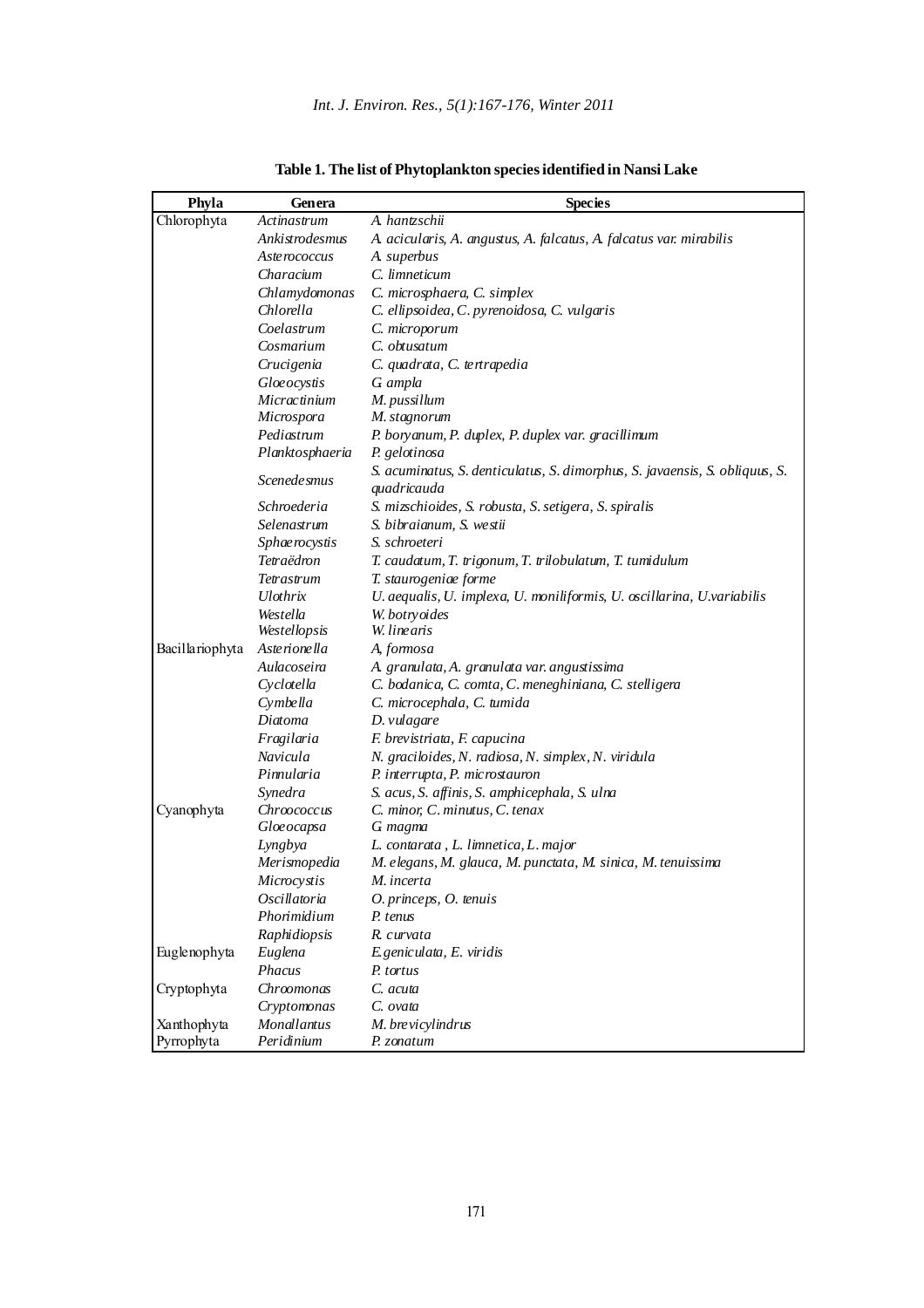





**Fig. 5. Spatial and Temporal Variations of phytoplankton diversity indices and evenness**



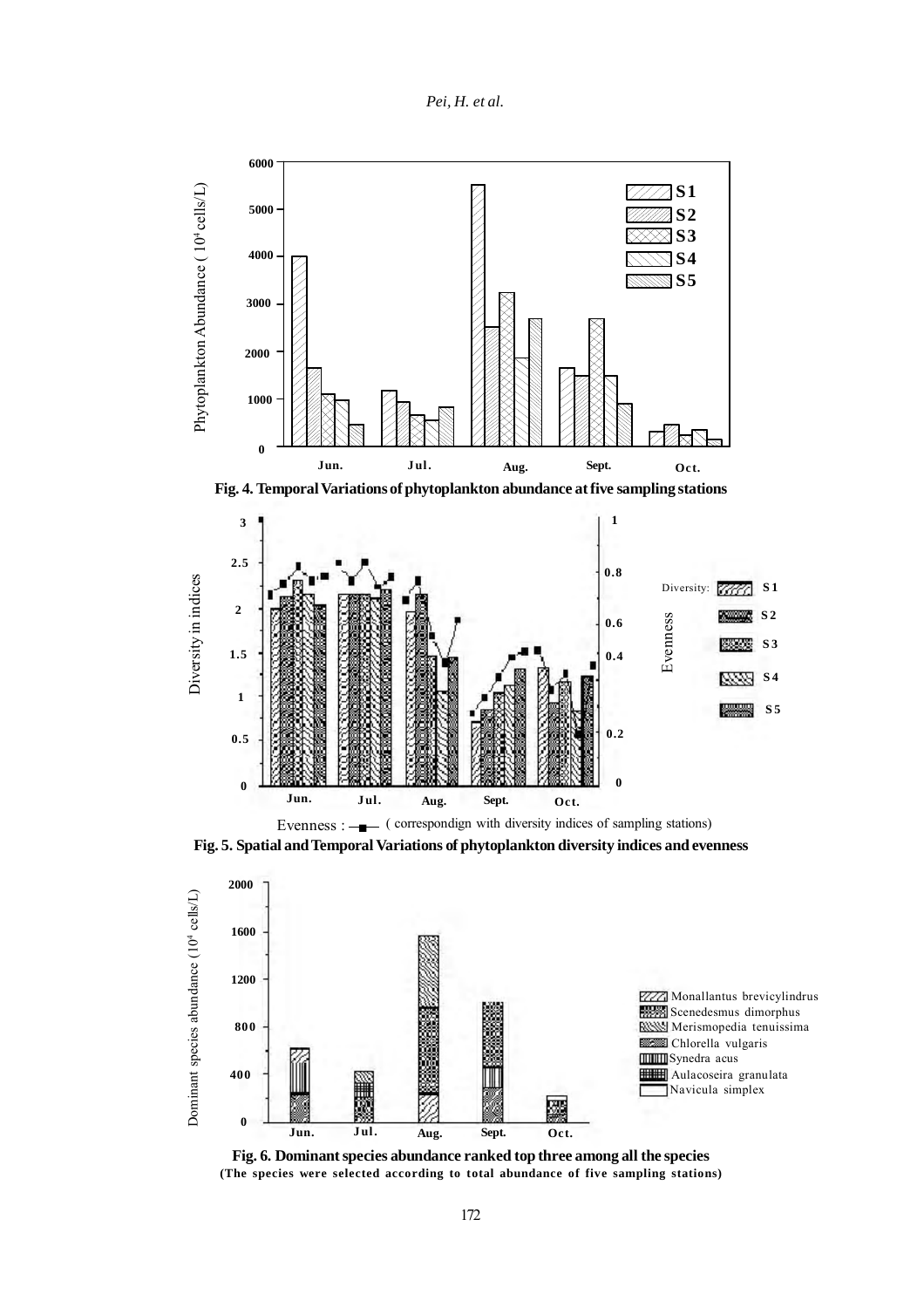dominated each month at all stations, especially at station S1. *Merismopedia tenuissima* was abundant in July and August. *Chlorella vulgaris* was also abundant, but the highest abundance was observed in September. The distribution of *Monallantus brevicylindrus* was similar to that of *Chlorella vulgaris*. At stations S1 and S2, *Merismopedia tenuissima* and *Monallantus brevicylindrus* were abundant. By contrast, *Aulacoseira granulata* was abundant at stations S3- S5. The dominant taxa of green algae and diatoms were *Chlorella vulgaris*, and *Synedra acus*, respectively. There were no colony-forming cyanobacteria, such as *Micocystis*, *Anbaena*, and *Aphanocapsa*, dominating phytoplankton community.

As one of the most important environmental factors for the growth of phytoplankton, water temperature of all samples had significant correlation (r=0.64; n=25; p<0.01) with phytoplankton abundance in Nansi Lake. The phytoplankton abundance in October was poor and almost less than one tenth of that in August at all sampling stations (Fig. 4). Water transparency was used to describe water clarity and the ecological quality of shallow lakes could be predicted quite well from water transparency (Perdrozo *et al*., 2008; Peeters *et al*., 2009). The low water transparencies (less than 70cm) recorded during all the months in Nansi Lake could not entirely due to poor ecological conditions as there were frequent mixing of the entire water column and re-suspension of unconsolidated sediments in shallow lakes (Ishikawa & Tanaka, 1993). In addition to suspended solids, phytoplankton, zooplankton and dissolved organic matters (DOM) also have an impact on the water transparency (Torremorell *et al*., 2007). There was weakly positive correlation  $(r=0.32; n=25;$ p<0.01) between DO and phytoplankton abundance in Nansi Lake. The DO concentrations increased slowly with the phytoplankton abundance, which might be the reason that the oxygen production rate in the course of phytoplankton growing exceeded the consumption by the oxygen consuming substances in lake waters.

Redfield (1958) reported the optimal N/P ratio for phytoplankton growth, known as the Redfield Ratio, is 16:1 (based on molecular concentrations). Large differences from 16 at low N/P ratios can be an indication for potential nitrogen limitation and at high N/P ratios, potential phosphorus limitation of the primary production of phytoplankton. Concerning nutrient stoichiometry, from the 25 sampling occasions, it was observed that in Nansi Lake most of the TN/TP ratios (mol/mol) were around 16 in early summer and all of the ratios were higher than 16 in late summer (Fig. 7). Nutrient availability and monthly fluctuations in nutrient supplies, which also happened in Nansi Lake, have often been cited as a principal factor controlling phytoplankton abundance in freshwater (McCarthy *et al*., 2009). The higher TN: TP ratio in Nansi Lake would indicate potential P-limitation for phytoplankton growth. Furthermore, increased TN: TP supply ratios might reduce phytoplankton diversity by favoring those relatively few species with strong competitive abilities for using P (Elser *et al.*, 2009). This agreed with the results obtained in Nansi Lake as the variations of diversity indices and TN: TP ratios demonstrated the opposite trend (Fig. 5 and Fig.7).



**Fig. 7. TN/TP rations (mol/mol) at different sampling stations**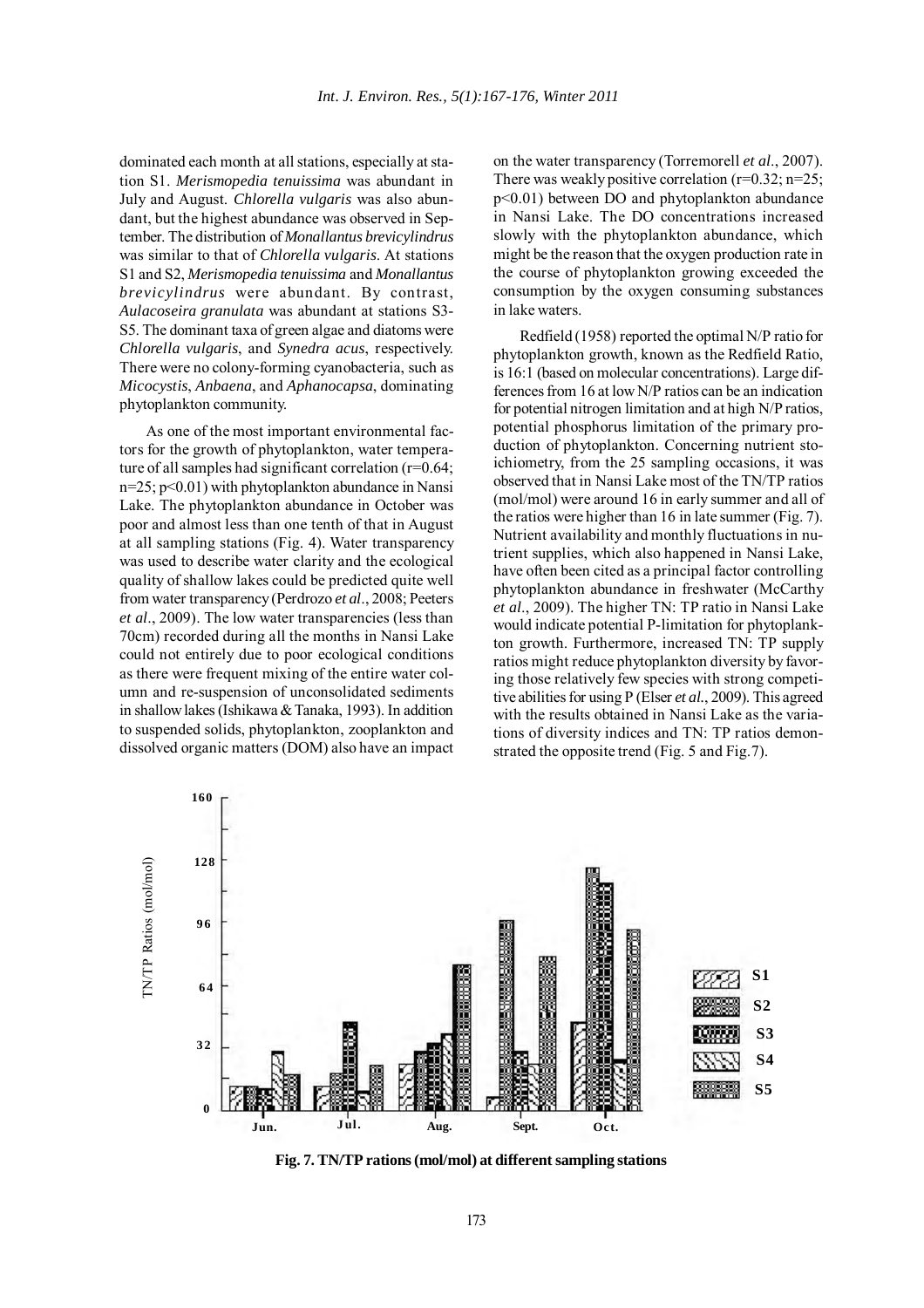There was a decreasing abundance gradient from early summer to late summer and from the stations close to city of Jining to the stations further from freshwater influences for all phytoplankton groups. It seemed that the nutrients load from drainage area around Jining City was a reason for higher phytoplankton abundance in the upper lake (stations S1 and S2). Dense populations and factories around Jining City produced large quantities of pollutants discharged into the river and eventually enter Nansi Lake. Cropland runoff, livestock and aquaculture wastes were the main water pollution sources in lower lake (stations S4 and S5). It is probably related to better water quality that the phytoplankton abundance of station S5 around Weishan Island was lower than the other stations, as shown in Fig.2. The average phytoplankton abundance detected in 2008 was higher than that collected in the same season 1988, with a range of  $2.0 - 4.0 \times 10^6$  cells/L during June to October (Jin & Liu, 1995). Previous studies indicated that the growth of phytoplankton was closely correlated with nutrients and N: P ratios, as well as with micro-quantity elements such as Fe, Mg, etc (Sedwick *et al*., 2002; Quiblier *et al*., 2008). The peak phytoplankton abundance in August would indicate the lake water containing most of the nutrients required to the phytoplankton growth.

The spatial and temporal distribution of phytoplankton diversity indices was uneven in Nansi Lake. The distribution patterns of evenness were similar to that of diversity index (Fig. 6). Phytoplankton diversity indices and evenness presented small modifications during June and July. The lower values of diversity indices and evenness were detected at late summer and early August. Many researches indicated that the correlation between evenness (J) and Shannon-Wiener index  $(H')$  is positive and strong (Stirling  $\&$ Wilsey, 2001; Ricotta & Avena, 2003). Analysis showed that there was highly significant positive correlation  $(r=0.0.97; n=25; p<0.01)$  between phytoplankton diversity indices and evenness in Nansi Lake. The monthly change of phytoplankton species numbers was not marked. Thus, the diversity indices would more affected by evenness than by number of species (Maria, 1993). Diversity indices of phytoplankton have been used as an indicator of the water quality (Karydis & Tsirtsis, 1996; Kitsiou & Karydis, 2000). Biologists proposed a different scale of pollution in terms of phytoplankton community diversity index, which states a negative correlation between Shannon and Wiener index and pollution: of 0.0-1.0 for heavy pollution, 1.0-2.0 for moderate pollution, 2.0-3.0 for light pollution, 3.0-4.5 for slight pollution (Shanthala *et al*., 2009). It was established that the diversity index value of a phytoplankton community in less polluted waters would be higher. The diversity indices in September and October were much lower than that in June and July, whereas the water quality was not obviously worse (Fig. 2). Furthermore, station S1 in August with high nutrients concentrations (TN, 9.8mg/L; TP, 715µg/L) showed high phytoplankton diversity index simultaneously (Fig. 5). Therefore, the phytoplankton composition and diversity indices also depend on mechanisms besides water quality (Karydis & Tsirtsis, 1996; Danilov & Ekelund, 1999). Wehr and Descy (1998) assert that variations in water chemistry may alter relative proportions of a few dominant taxa but often have little effect on the overall assemblage. Moreover, with the increasing phytoplankton abundance, the impact of predation of fish on the phytoplankton becomes stronger and a serious topdown control of the phytoplankton assemblage exists (Komarkova, 1998). On the other hand, the relation between phytoplankton and macrophytes is complex, as interacting with light climate and nutrient cycle through their biomass (Asaeda *et al.*, 2001). From that, it can be concluded that the high diversity of Nansi Lake does not necessary indicate good water quality for this lake. Although a disturbance is a variable consisting of many components, changes in phytoplankton diversity indices seem to be mainly controlled by physical forces since nutrients concentrations were always available in Nansi Lake.

The most important environmental factor affecting phytoplankton biomass and community composition is eutrophication (Tremel, 1996). The phytoplankton biomass level corresponded to the nutrient level of the lake types (Chen *et al.*, 2003). Most phytoplankton taxa observed in the present study were also frequently found in other freshwater lakes. For example, *Aulacoseira granulata* and *Chlorella vulgaris* were also numerous in eutrophic lakes (Lepistö & Rosenström, 1998). *Pediastrum duplex* is a green alga showing many modifications, as exemplified by *P. duplex* v. *gracillimum*, due to changes in its environment. It was also identified from almost all eutrophic lake samples and it is known as a species indicative of eutrophy (Järnefelt, 1952), in natural eutrophied lakes (Mantere & Heinonen, 1983). Cyanobacteria were a prominent phytoplankton group in eutrophic lakes. For instance, *Microcystis aeruginosa* was identified in all the eutrophic lakes and from every single sample in the Hypereutrophic lakes (Chen *et al.*, 2003). 17 species of cyanobacteria were found in the samples based on data collected in 5 months. *Merismopedia tenuissima* was the dominant species of cyanobacteria community at all stations. One water bloom causative species (*Microcystis incerta*) was identified, which made a minor contribution to the whole phytoplankton abundance.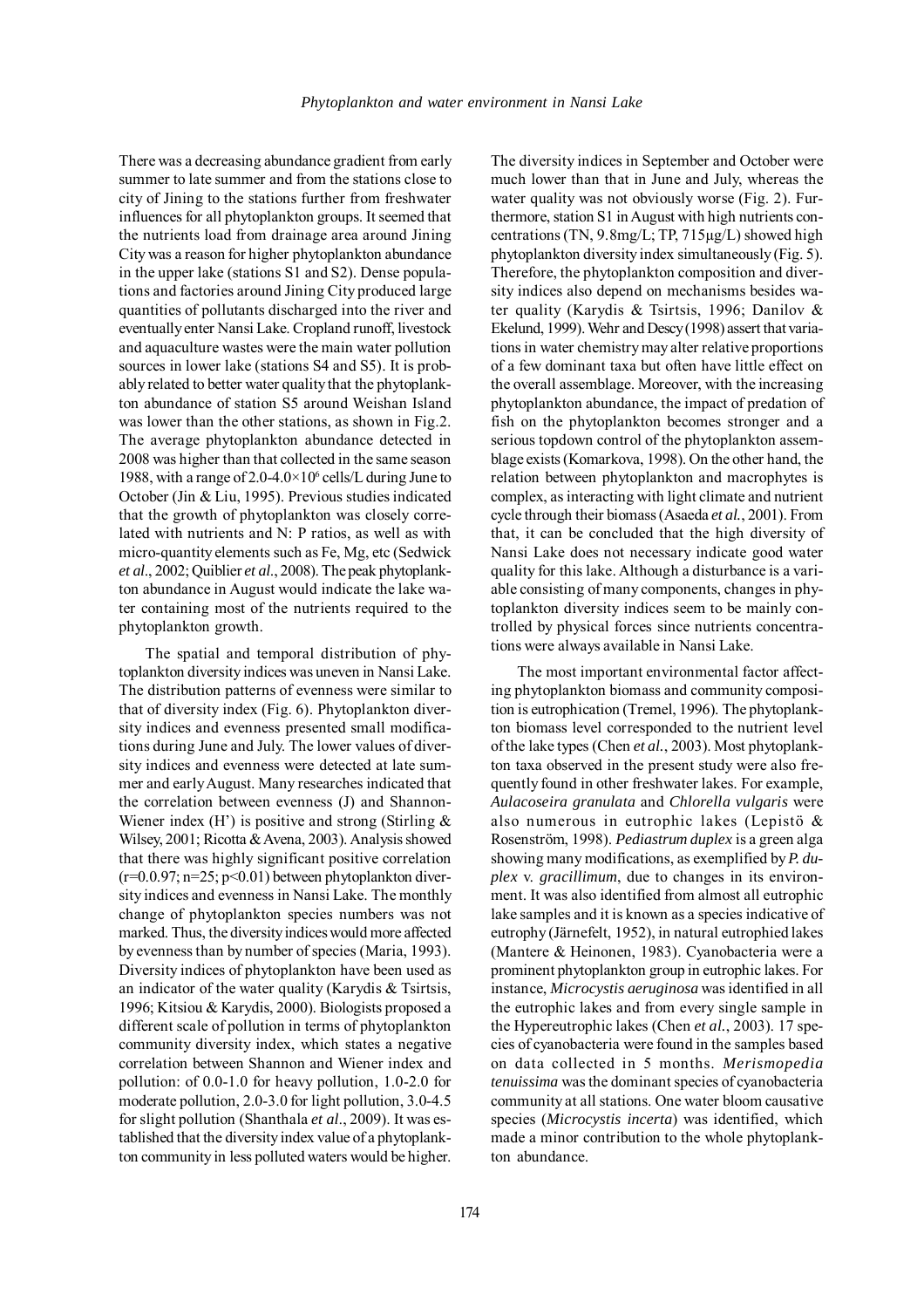## **CONCLUSION**

Based on a monthly sampling, 7 phyla, 46 genera and 94 species of phytoplankton community were identified from June to October of 2008 in Nansi Lake. The average phytoplankton abundance was  $1.52 \times 10^7$  cells/ L, ranging from  $1.33 \times 10^6$ -5.50 $\times 10^7$  cells/L. The phytoplankton abundance was much higher in August than other months and the phytoplankton biocoenosis revealed high biodiversity during June and July. The changes in phytoplankton diversity indices seem to be mainly controlled by physical forces since nutrients were always available. The high TN: TP ratios would indicate potential P-limitation for phytoplankton growth in late summer. The main dominant species were *Scenedesmus dimorphus*, *Chlorella vulgaris*, *Synedra acus, Aulacoseira granulata*, *Merismopedia tenuissima* and *Monallantus brevicylindrus*. The species of Chlorophyta and Bacillariophyta rather than cyanobacteria causing water bloom dominated phytoplankton community. Further research is needed to predict quantitatively the effect of phytoplankton on the environmental and ecological characteristics in Nansi Lake.

## **ACKNOWLEDGEMENTS**

The authors thank the staff of Shandong Environmental Monitoring Central Station and Jining Environmental Monitoring Station for the sampling program. This study was supported by International Cooperation research of Shandong Province (2008GJHZ20601), Australia-China Special Foundation (2006DFA93110) and Policy and Technology Research Center of Southto-North Diversion Project Office, State Council.

#### **REFERENCES**

Asaeda, T. Trung, V. K. and Manatunge, J. (2001) Modelling macrophyte–nutrient– phytoplankton interactions in shallow eutrophic lakes and the evaluation of environmental impacts. Ecol. Eng., **16,** 341-357.

Chen, L., Pei, H. and Xie, J. (2007). Key Issues in Improvement of Water Quality in Nansi Lake (in Chinese). China water & wastewater, **23(20),** 6-10.

Chen, Y., Fan C. and Teubner K. (2003). Changes of nutrients and phytoplankton chlorophyll-a in a large shallow lake, Taihu, China: an 8-year investigation. Hydrobiologia, 506-509, 273-279.

Danilov, R. and Ekelund N. G. A. (1999). The efficiency of seven diversity and one similarity indices based on phytoplankton data for assessing the level of eutrophication in lakes in central Sweden. Sci. Total Environ., **234,** 15-23.

Elser, J. J., Andersen, T. and Baron, J. S. (2009). Shifts in Lake N:P Stoichiometry and Nutrient Limitation Driven by Atmospheric Nitrogen Deposition. Science, **326(6),** 835- 837.

EPAC (Environmental Protection Agency of China) (Eds.) (2002). Standard methods for the examination of water and wastewater, 4th ed. (Beijing: Chinese Environmental Science Press).

Gregor, J. and Maršálek, B. (2004). Freshwater phytoplankton quantification by chlorophyll *a*: a comparative study of in vitro, in vivo and in situ methods. Water Res., **38,** 517- 522.

Hein, L. (2006). Cost-efficient eutrophication control in a shallow lake ecosystem subject to two steady states. Ecol. Economic., **59,** 429-439.

Heisler, J., Glibert P. and Burkholder J. (2008). Eutrophication and harmful algal blooms: A scientific consensus. Harmful Algae, **8,** 3–13.

Ishikawa, T. and Tanaka, M. (1993). Diurnal stratification and its effectss on wind-induced currents and water qualities in Lake Kasumigaura, Japan. J. Hydraul. Res., **31,** 307- 322.

Järnefelt, H. (1952). Plankton als Indikator der Trophiegruppen der Seen. Ann. Acad. Sci. Fenn., 18, 1-29. Jickells, T. (2005). External inputs as a contributor to eutrophication problems. J. Sea. Res., **54,** 58-69.

Jin, X. and Liu, H. (Eds.) (1995). Study on lake environment in China. (Beijing: Chinese Environmental Science Press).

Karydis, M. and Tsirtsis, G. (1996). Ecological indices: a biometric approach for assessing eutrophication levels in the marine environment. Sci. Total Environ., **186,** 209-219. Kitsiou, D. and Karydis, M. (2000). Categorical mapping of marine eutrophication based on ecological indices. Sci. Total Environ., **255,** 113-127.

Komarkova, J. (1998). Fish stock as a variable modifying trophic pattern of phytoplankton. Hydrobiologia, 369/370, 139-152.

Kuo, J., Hsieh, P. and Jou, W. (2008). Lake eutrophication management modeling using dynamic programming. J. Environ. Manage. **88,** 677–687.

Lepistö, L. and Rosenström, U. (1998). The most typical phytoplankton taxa in four types of boreal lakes. Hydrobiologia, 369/370, 89-97.

Liu, S., Yin, C. and Kong, W. (1997). Investigation of phytoplankton distribution of Nansi Lake (in Chinese). J. Jining Normal School, **18,** 50-53.

Lundberg, C., Jakobsson, B. and Bonsdorff, E. (2009). The spreading of eutrophication in the eastern coast of the Gulf of Bothnia, northern Baltic Sea – An analysis in time and space. Estuar. Coast. Shelf Sci., **82,** 152–160.

Luo, H., Zhou, J. and Guo, Z. (2005). Analysis and assessment of the impact of South to North Water Diversion Project on water environment of Nansihu Lake. J. Hohai University (Nat. Sci.), **33(1),** 63-67.

Mantere, R. and Heinonen, P. (1983). The quantity and composition of phytoplankton, particularly chlorophyta, in lakes of different trophy levels. Water Res. Inst., **49,** 58-63.